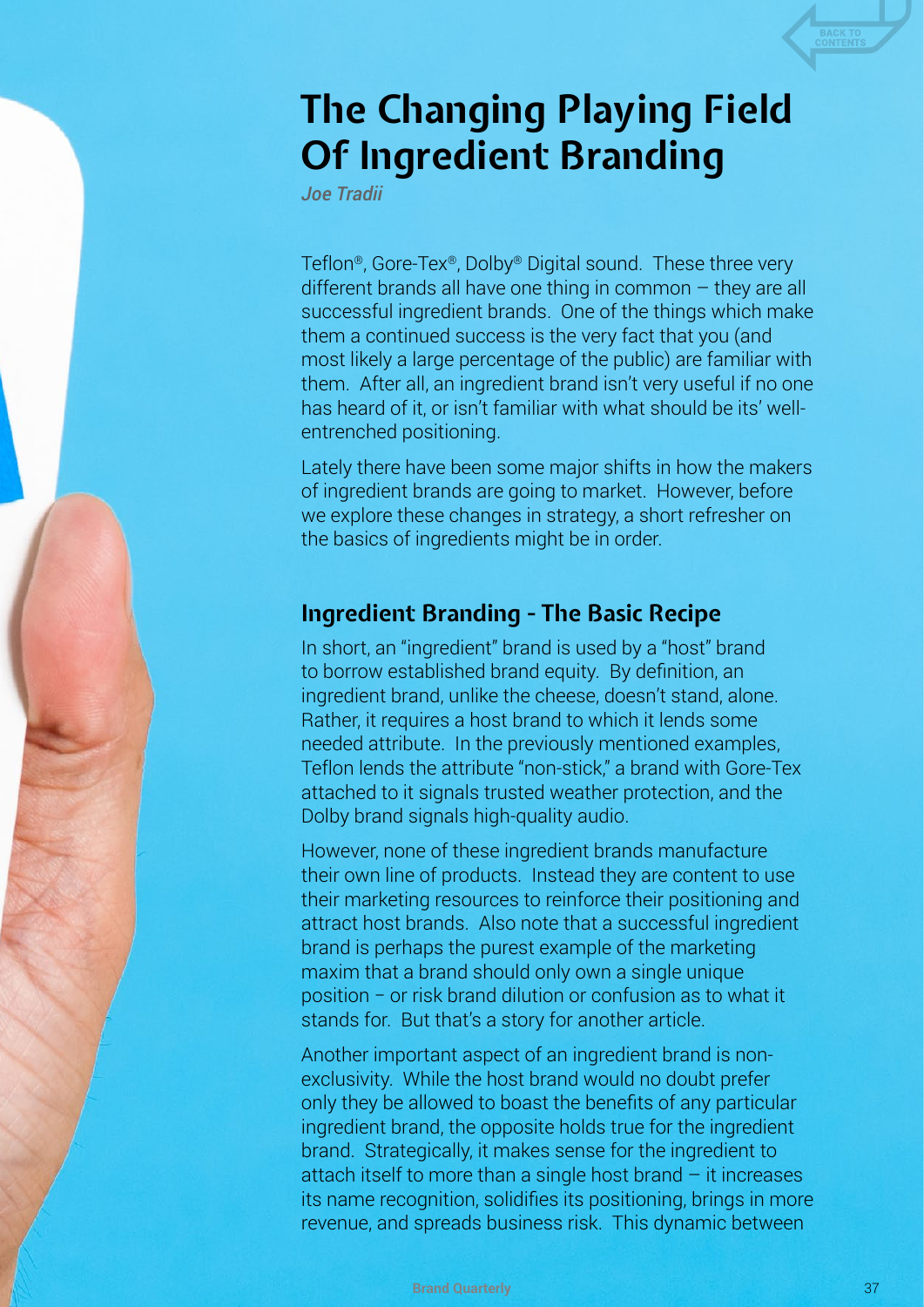host and ingredient brand is common and usually finds its own equilibrium. However, that may be changing as we'll see shortly.

Lastly, from a brand architecture perspective, the ingredient is always subservient to the host brand. The ingredient brand is there to lend credibility, not to share co-billing with the main brand. One exception that comes to mind is the liberal use of the Teflon brand on generic cooking pans. I see this as a sign of a mature brand seeking to expand market share at the risk of making itself less "special" for more popular brands of cooking pans.

### **The ingredient brand is there to lend credibility, not to share co-billing with the main brand.**

## **When Might A Company Employ An Ingredient Brand Strategy?**

Several elements could influence whether a company might want to consider introducing an ingredient brand to one or more of their products. Factors such as the competitive landscape, where the product is in its life cycle, and brand perception all play a role in the decision.

Two of the primary reasons for a host brand to pursue an ingredient brand strategy are 1) pricing power and 2) defending market share.

If pricing pressures are increasing and there are limited opportunities to squeeze more efficiencies out of the supply chain or manufacturing process, the strength of an ingredient brand may allow a company to either maintain a price or even command a slight premium. This is certainly the case with Dolby audio/video receivers.

For challenger brands, adding an ingredient brand to their products can erode the market leader's share by offering a clear point

of differentiation. Of course, due to the non-exclusive nature of ingredient brands (unless the challenger brand can negotiate an arrangement with the ingredient brand ensuring exclusivity in its category) there's little to stop the leading brand from also adopting the same ingredient brand.

In an excellent paper, *"Measuring the value of ingredient brand equity at multiple stages in the supply chain: a component supplier's perspective"*, written by Waldemar Pfoertsch, Ph.D, et al,. in May of 2008 and accessible via an Internet search, the authors demonstrate the positive contribution from an established ingredient brand to a variety of host brand parameters.

Which brings us to a key question for the maker of an ingredient brand: how to establish credibility without spending a fortune. A look at a few ingredient brand companies demonstrates a new approach made possible by the Internet.

### **Web-Based Marketing For Ingredient Brands**

Traditionally ingredient brands, especially when first launching, have had to work extremely hard to attract the attention of a host brand. This included one-to-one business development efforts, heavy trade advertising and trade show presence, and, for some, very expensive marketing directly to consumers in order to generate awareness and a "pull" strategy. For example, Intel spent (and continues to spend) a huge amount of money establishing the "Intel Inside" brand by advertising directly to consumers, as well as paying original equipment manufacturers large amounts of market development funds to participate in maintaining the brand.

On the other hand there's another company, lesser known (for now) to the public, that has taken a unique approach to building their ingredient brand. Their efforts are aimed not at the public, but squarely at other marketers.